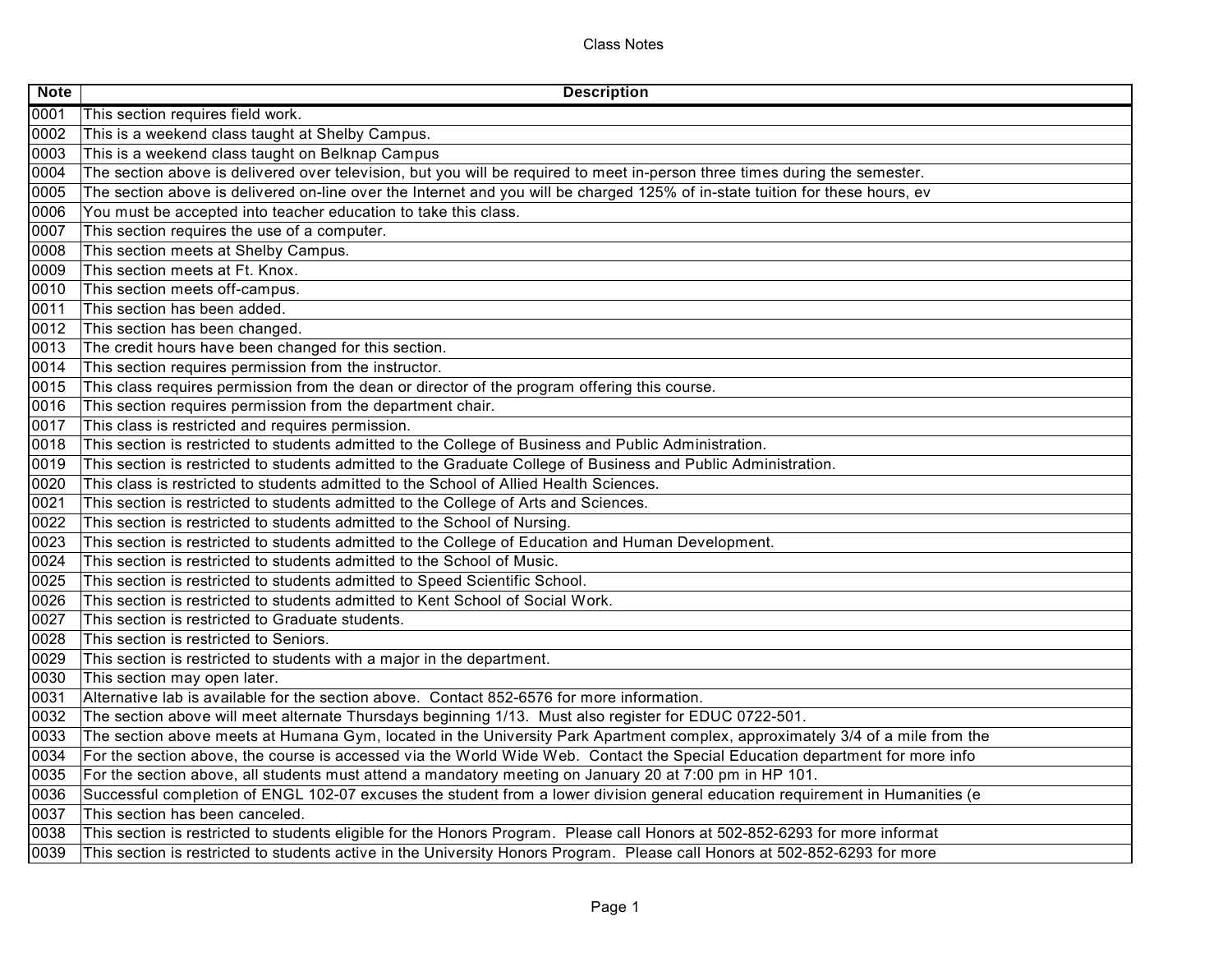| 0040         | This course does not follow regular semester dates.                                                                                                                                                                                                          |
|--------------|--------------------------------------------------------------------------------------------------------------------------------------------------------------------------------------------------------------------------------------------------------------|
| 0041         | The section above is part of the Overseas Program.                                                                                                                                                                                                           |
| 0042         | This section requires travel out of the country.                                                                                                                                                                                                             |
| 0043         | An additional \$25 fee is charged for this course.                                                                                                                                                                                                           |
| 0044         | An additional \$35 fee is charged for the course above.                                                                                                                                                                                                      |
| 0045         | An additional \$75 course fee is charged for the section above.                                                                                                                                                                                              |
| 0046         | An additional \$95.00 course fee is to be paid directly to Kentucky Diving Headquarters.                                                                                                                                                                     |
| 0047         | There is a course fee for the course above equal to 1 credit hour of graduate resident tuition and fees.                                                                                                                                                     |
| 0048         | There is a \$35.00 course fee for the section above.                                                                                                                                                                                                         |
| 0049         | Prerequisites for ENGL 101: You belong in this class only if you have been placed in it by one of the following: The English                                                                                                                                 |
| 0050         | Courses in Music History apply to the "ARTS" requirement in General Education and the "Humanities Electives" Programs which s                                                                                                                                |
| 0051         | Humanities Field includes Art, Art History, English, French, German, Greek, Humanities, Italian, Latin, Modern Languages, Mus                                                                                                                                |
| 0052         | CLOSED BUSINESS CLASSES: Students may petition during certain dates of registration at the following website: http://cislab2.                                                                                                                                |
| 0053         | Effective Jan.30, 1992, The ISDP Department became a division within The College of Business and Public Administration. The                                                                                                                                  |
| 0054         | Dental Auxiliary Education (DAUX) includes numerous courses for the Dental Hygiene program. Information on the individual I                                                                                                                                  |
| 0055         | Additional Information on course requirements is printed in the "Schedule Notes" available in the Office of Student Services                                                                                                                                 |
| 0056         | All courses offered in Kent School are restricted to Kent School students only.                                                                                                                                                                              |
| 0057         | CIS-100 was previously listed as ISDP-155.                                                                                                                                                                                                                   |
| 0058         | HONORS FALL 2002                                                                                                                                                                                                                                             |
|              | Registrations in Honors courses and sections are restricted to students with an overall GPA of 3.35 or high                                                                                                                                                  |
|              | HONORS SPRING 2002                                                                                                                                                                                                                                           |
| 0059         | Registrations in Honors courses and sections are restricted to students with an overall GPA of 3.35 or hi                                                                                                                                                    |
| 0060         | Basic Courses in English, Math, and Reading will be offered at U of L by Jefferson Community College. Please go to the Pathw                                                                                                                                 |
| 0061         | This class listed above has two components that meet at 2 different times. Select one of the section(s) below that match thi                                                                                                                                 |
| 0062         | ALL PHYSICS LABS WILL BEGIN THE SECOND WEEK OF CLASSES.                                                                                                                                                                                                      |
| 0063         | The first class meeting for Tuesday, Thursday Comm-111 courses will be on Tuesday at 9:30 am. The first class meeting for Mo                                                                                                                                 |
| 0064         | These classes are being offered through the Pathways to Success program at U of L. Please register for them as part of your                                                                                                                                  |
| 0065         | The section above is restricted to students in the EXCEL Arts and Sciences Learning Communities Program.                                                                                                                                                     |
| 0066         | Restricted to students admitted to the High School Dual Credit program.                                                                                                                                                                                      |
| 0067         | This section is taught as a Distance Education course. Contact the Department of Teaching and Learning for more information.                                                                                                                                 |
| 0068         | All 500 and 600 level Business courses are restricted to students admitted to the Graduate College of Business.                                                                                                                                              |
| 0069<br>0070 | If you register for RDG 20 you must also register for the same section of DRE 15. Placement in DRE 15 and RDG 20 is determin<br>If you register for DRE 15 you must also register for the same section of RDG 20. Placement in DRE 15 and RDG 20 is determin |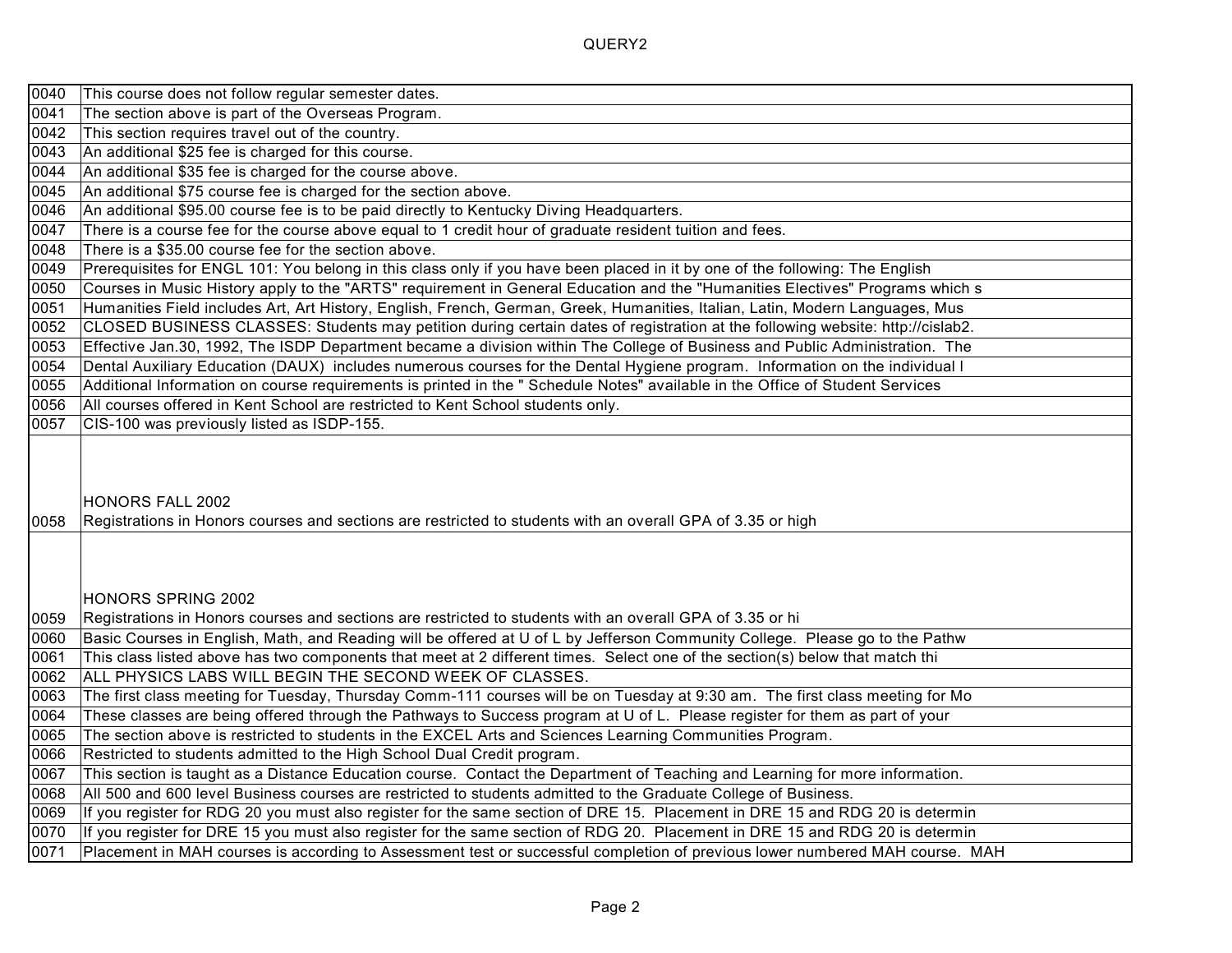| 0072 | The section above requires an access code. Please go to www.louisville.edu/edu/eac to complete the on-line request form.      |
|------|-------------------------------------------------------------------------------------------------------------------------------|
| 0073 | The section above is delivered online over the Internet and you will be charged 125% of the graduate in-state tuition rate fo |
| 0074 | This course is restricted to students admitted to the Masters of Accountancy program.                                         |
| 0075 | The section above is restricted to students enrolled by special placement.                                                    |
| 0076 | The section above is recommended only for majors in elementary or middle school education.                                    |
| 0077 | The section above is restricted to students enrolled in the EXCEL Nursing Learning Communities Program.                       |
| 0078 | The section above is restricted to students in the EXCEL Education and Human Development Learning Communities Program.        |
| 0079 | The section above is restricted to students in the Metropolitan College Program.                                              |
| 0080 | The section above is restricted to students in the JumpStart Learning Communities Program.                                    |
| 0081 | The section above requires permission from the department. Please go to the following webpage for details: http://art.louisv  |
|      |                                                                                                                               |
|      |                                                                                                                               |
|      | HONORS SPRING 2003                                                                                                            |
| 0082 | Registrations in Honors courses and sections are restricted to students with an overall GPA of 3.35 or hi                     |
| 0083 | The section above is restricted to students in the EXCEL for Transfer Communities Program.                                    |
| 0084 | The section above is a television course. It can be viewed on KET Satellite Star Channel 704 or online via video-streaming.   |
| 0085 | Students are responsible for checking for any pre-requisites for a course. Please check the course descriptions in the catal  |
| 0086 | To request the permission code, please go to the following website - http://art.louisville.edu/permission/                    |
| 0087 | Although there may be some spaces open in the A, B, C, etc. sections, the 01, 02, etc. associated class you also need to be e |
| 0088 | This section requires permission from the instructor.                                                                         |
| 0089 | This class requires permission from the dean or director of the program offering this course.                                 |
| 0090 | This section requires permission from the department.                                                                         |
| 0091 |                                                                                                                               |
|      | This class is restricted and requires permission.                                                                             |
| 0092 | This section is restricted to students admitted to the College of Business. All 300 and 400 level courses in COB are charged  |
| 0093 | This section is restricted to students admitted to the Masters of Business Administration program.                            |
| 0094 | This class is restricted to students admitted to the School of Allied Health Sciences.                                        |
| 0095 | This section is restricted to students admitted to the College of Arts and Sciences.                                          |
| 0096 | This section is restricted to students admitted to the School of Nursing.                                                     |
| 0097 | This section is restricted to students admitted to the College of Education and Human Development.                            |
| 0098 | This section is restricted to students admitted to the School of Music.                                                       |
| 0099 | This section is restricted to students admitted to the J.B. Speed School of Engineering.                                      |
| 0100 | This section is restricted to students admitted to Kent School of Social Work.                                                |
| 0101 | This section is restricted to Graduate students.                                                                              |
| 0102 | This section is restricted to Seniors.                                                                                        |
| 0103 | This course is restricted to PHCI or PHDA majors.                                                                             |
| 0104 | The section above is delivered online over the Internet and you will be charged 125% of the undergraduate in-state tuition ra |
| 0105 | This class is restricted and requires permission from the COB Co-op office.                                                   |
| 0106 | Courses offered in this department are restricted to Graduate students only.                                                  |
| 0107 | For the section above, you must contact a Biology faculty member to make arrangements.                                        |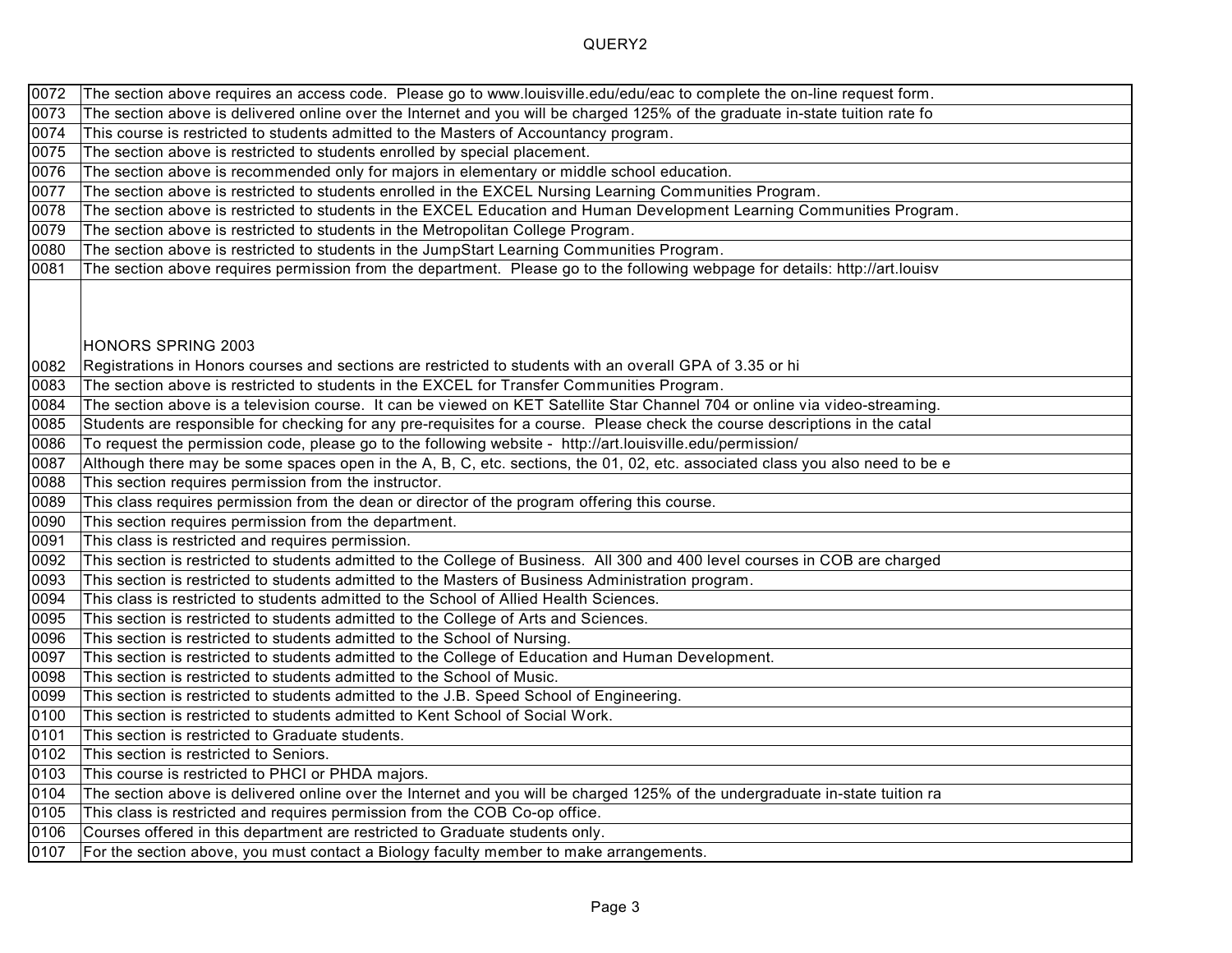| 0108 | PSYC 316-317 will no longer be offered and have been replaced by PSYC 301-302. PSYC 301 is offered in the fall and PSYC 302   |
|------|-------------------------------------------------------------------------------------------------------------------------------|
| 0109 | This section is taught over television, but you will be required to meet in-person 6 to 8 times during the semester. You wil  |
| 0110 | Restricted to incoming freshmen only. Attendance contract must be signed prior to registration. Contact your academic advi    |
| 0111 | Courses for this department are now offered under Leadership, Foundations, and Human Resource Education (ELFH).               |
| 0112 | Register for this section if you are an undergraduate student.                                                                |
| 0113 | Register for this section if you are a graduate student.                                                                      |
| 0114 | The section above is restricted to students in the REACH Supplemented Study Program.                                          |
| 0115 | This section is restricted to students admitted to the Phd Program in Social Work.                                            |
| 0116 | This course has special dates, Please call the Registrar's Office at 852-6522 to register.                                    |
| 0117 | The section above is restricted to Justice Administration majors only.                                                        |
| 0118 | If all acceptable sections of SW-668 are closed, please contact Kimberly Cooper at kacoop01@louisville.edu with your name, da |
| 0119 | Students who enroll in this section will need to sign an attendance contract on the first day of class.                       |
| 0120 | The section above is restricted to non-music majors only.                                                                     |
| 0121 | The section above is not available to Advance Standing Kent School students in the 30 hour program.                           |
| 0122 | This section is not available to advanced standing Kent School students in the 30-Hour Program                                |
| 0123 | The section above is restricted to Cabinet for Health and Family Services employees.                                          |
| 0124 | The above course counts as an elective.                                                                                       |
| 0125 | This section is an Honors business course. Please contact the CBPA Advising Center at 852-7439 for more information.          |
| 0126 | Prefixes for EDEM, EDSD and EDTL have been changed to EDAP and EDTP. Some course numbers have also changed. To find the new n |
| 0127 | This section is taught over television, but you will be required to meet in-person several times during the semester. You wi  |
| 0128 | This section is taught over television, but you will be required to meet in-person several times during the semester. You wi  |
| 0129 | This class will be offered online with 100% digital instruction and no designated meeting times. The tuition rate for online  |
| 0130 | This class will be offered online with 100% digital instruction and no designated meeting times. Final Exams may be scheduled |
| 0131 | Restricted to PHCI or PHDA majors in the School of Public Health or Math majors in Graduate School.                           |
| 0132 | Restricted to Math majors in Graduate School only.                                                                            |
| 0133 | The section above is restricted to Management majors only.                                                                    |
| 0134 | If this course is closed, you may request to be put on a waitlist for this course as it is included in a pilot project for wa |
| 0135 | There is a course fee for the course above equal to 2 credit hours of graduate resident tuition and fees.                     |
| 0136 | The course above is restricted to students enrolled in the College of Business.                                               |
| 0137 | All courses offered in the Masters of Business Administration Program are charged an additional \$100 course fee.             |
| 0138 | The course above is restricted to students enrolled in the College of Business.                                               |
| 0139 | The section above is restricted to EE MEng majors only.                                                                       |
| 0140 | The section above is restricted to EE, BEE, and EE MEng majors.                                                               |
| 0141 | Three hours of this 4-credit course are completed in class and the remaining credit hour is fulfilled by on-line, web-based w |
| 0142 | The above course is restricted to PHCI, PHDA, and PHMPH majors.                                                               |
| 0143 | $ $ All 300 and 400 level courses offered through the College of Business are charged an additional \$45 fee.                 |
| 0144 | An additional \$50 course fee is charged for the course above.                                                                |
| 0145 | An additional \$25 course fee is charged for the section above.                                                               |
| 0146 | An additional \$15 fee is charged for this course.                                                                            |
| 0147 | An additional \$10 course fee is charged for the section above.                                                               |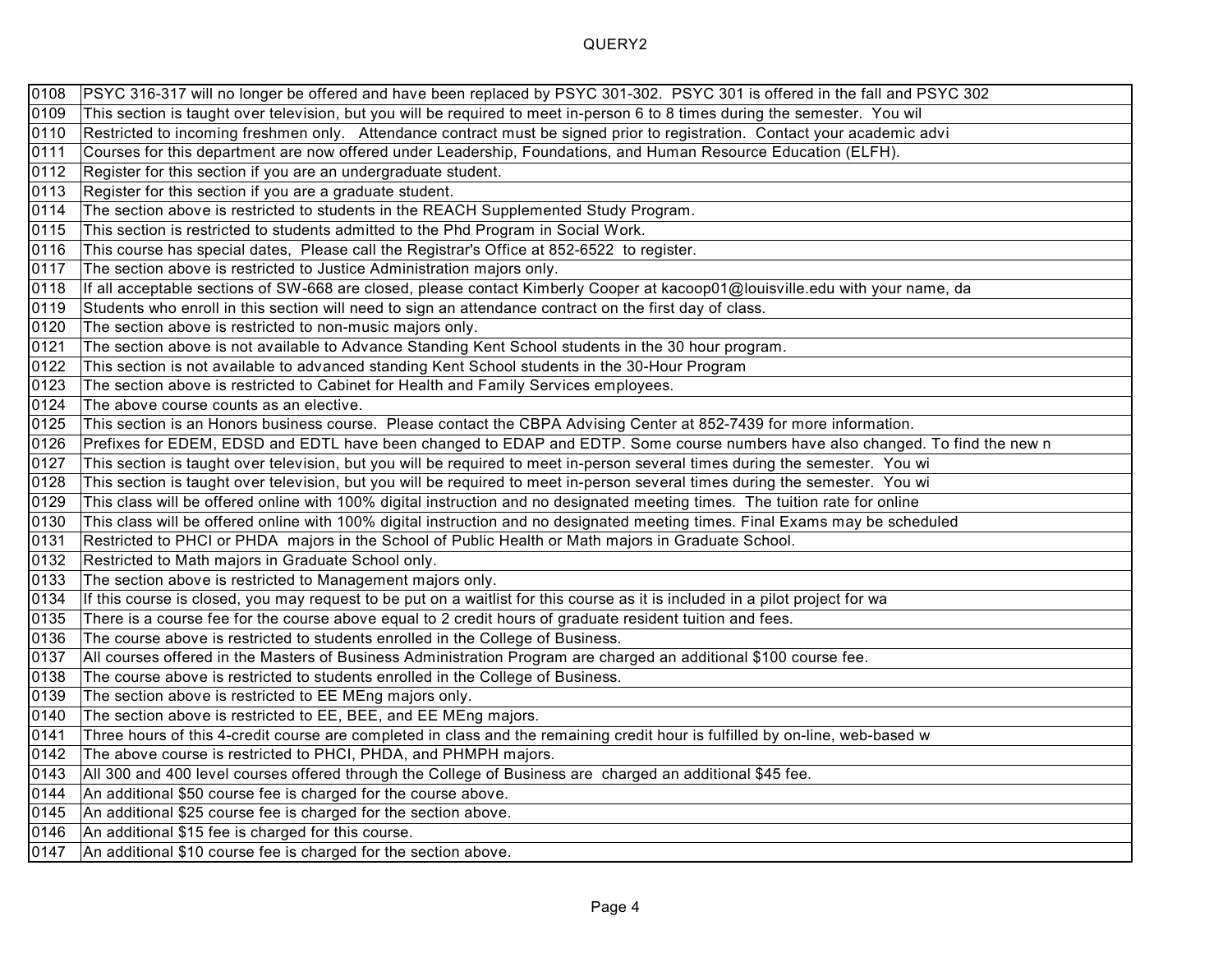| 0148  | An additional \$20 course fee is charged for the section above.                                                               |
|-------|-------------------------------------------------------------------------------------------------------------------------------|
| 0149  | An additional \$40 course fee is charged for the section above.                                                               |
| 0150  | An additional \$60 fee is charged for the course above.                                                                       |
| 0151  | An additional \$100 course fee is charged for the section above.                                                              |
| 0152  | An additional \$200 course fee is charged for the section above.                                                              |
| 0153  | There is an additional \$12.50 course fee for the section above.                                                              |
| 0154  | This course is restricted to students in the SPI Administrative Officer program.                                              |
| 0155  | This course above meets at the Cressman Center for Visual Arts, PARC Building, 100 East Main Street.                          |
| 0156  | The section above is restricted to students admitted to Kent School of Social Work Bachelors Program.                         |
| 0157  | The section above is restricted to first-year students.                                                                       |
| 0158  | The class listed above has two components. Select one of the sections below that match this section number but ends with an   |
| 0159  | There will be an additional \$50 fee for all students who take this course.                                                   |
| 0160  | Beginning the Fall 2008 semester, there will be a \$100 fee for all students who are enrolled in this course.                 |
| 0161  | This course is restricted to students who have been formally admitted to the professional phase of the undergraduate, teacher |
| 0169  | Due to the flooding on campus, this class has been moved. A map with the new locations is available at http://louisville.edu  |
| 0170  | This section is a holding course for MT-65 or MT-80. The State now mandates that students who begin with MT-55, MT-65, or MT  |
| 0171  | The section above is delivered on-line over the Internet and you will be charged a set rate for these hours, even if you have |
| 0172  | This course ends mid-semester and can be taken in the same semester as Chem 208.                                              |
| 0173  | This course starts mid-semester and can be taken in the same semester as Chem 207.                                            |
| 0174  | Register for this section if you are pursuing the CERTIFICATE IN ACCOUNTING.                                                  |
| 0175  | This section is restricted to sudents with majors/minors in the department.                                                   |
| 0176  | This section is a holding course for MAT-55, MAT-65, or GEN-104. The State now mandates that students who begin with MAT-55,  |
| 0177  | This is a cross-listed course. Check the course catalog description for the other department/course number under which it is  |
| 0178  | This section meets at Simmons College, located at Seventh and Kentucky Streets.                                               |
| 0179  | Fulfills university requirement for college readiness in mathematics.                                                         |
| 0180  | An additional \$30 lab fee is charged for this course.                                                                        |
| 0181  | An additional \$45 lab fee is charged for this course.                                                                        |
|       |                                                                                                                               |
|       |                                                                                                                               |
|       | To find out the required textbooks for this course, please go to the following url:                                           |
| 10182 | http://louisville-hsc.bkstore.com                                                                                             |
| 0183  | This section is restricted to Doctoral students.                                                                              |
| 0184  | This course ends mid-semester and can be taken in the same semester as Chem 210.                                              |
| 0185  | This course starts mid-semester and can be taken in the same semester as Chem 209.                                            |
| 0186  | This above section is restricted to students enrolled in the Owensboro Nursing Program. This section meets at the Owensboro   |
| 0187  | This section meets at General Electric and is part of the Edison Program.                                                     |
| 0188  | This section meets at General Electric and is offered for GE employees only.                                                  |
| 0189  | This class is restricted and requires permission from the Ulmer Career Management Center in the College of Business.          |
| 0191  | To register for this course, a student must first complete a form available in the Biology office.                            |
| 0192  | This course is restricted to students participating in the Master Educator Course (MEC) program through Cadet Command of the  |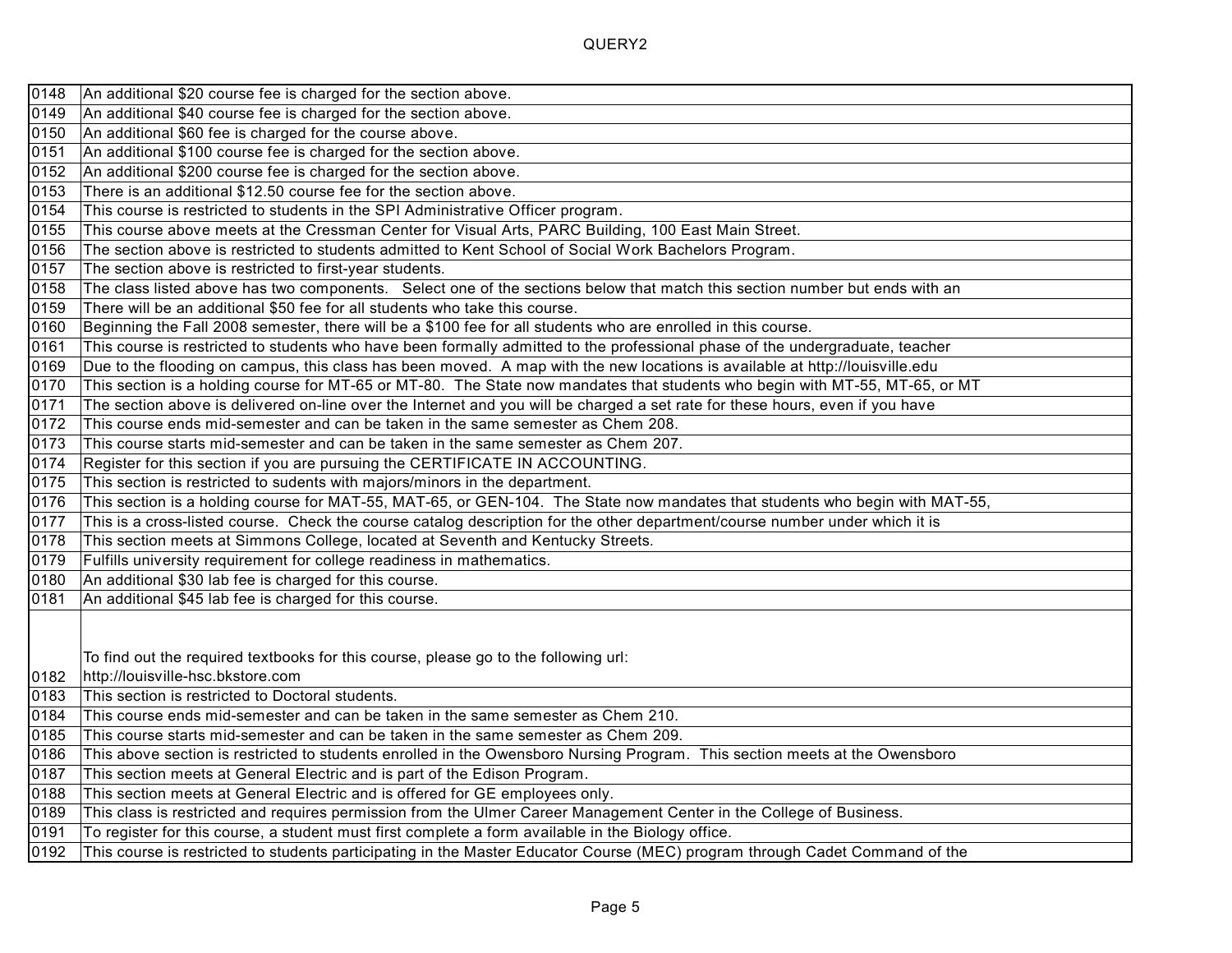| 0194 | This class is restricted to students admitted to the College of Business or students who are Business minors.                 |
|------|-------------------------------------------------------------------------------------------------------------------------------|
| 0195 | An additional \$95.00 course fee is charged for the section above.                                                            |
| 0196 | Practicum begins on the first day of the semester for all students. All Practicum hours are in the field at the assigned Prac |
| 0197 | This section is reserved for the Speed School learning communities.                                                           |
| 0198 | A Tablet PC is required for this class.                                                                                       |
| 0199 | Please note there has been a change in co-op credit hours and fees. The Speed School Co-op courses (289, 389, 489) have been  |
| 0200 | The course above is Competency-based and does not follow regular semester dates.                                              |
| 0201 | As part of this special program, students are not allowed to drop this course.                                                |
| 0202 | Class meeting times are listed in Eastern Standard Time (EST).                                                                |
| 0203 | Permission is required to drop this course. Please email Heather Turner at heather turner@louisville.edu or by phone at 502-8 |
| 0204 | Class meeting times are listed in Central Standard Time (CST).                                                                |
| 0205 | Fulfills university requirement for college readiness in mathematics.                                                         |
| 0206 | Students will be moved in to the specific course sections of their Learning Community in early July.                          |
| 0207 | This course may require students to complete exams in a face-to-face setting, either on campus or with a proctor. Students ma |
| 0208 | This section is for students who are enrolled in the Kent School of Social Work Credit for Learning program.                  |
| 0209 | This course is restricted to students participating in the USAREC Instructor Course (USIC) program associated with the US Arm |
| 0210 | Permission is required to drop this course. Please email Taylor Gathof at taylor.gathof@louisville.edu or by phone at 502-852 |
| 0211 | This course is taught during the Winter Session, which is three weeks in between the end of the Fall semester and beginning o |
| 0212 | This class is restricted to students in the Franchise Certificate program.                                                    |
| 0213 | This section meets the first half of the semester.                                                                            |
| 0214 | This section meets the second half of the semester.                                                                           |
| 0215 | See the following website for drop/add information: http://louisville.edu/education/departments/eleod/accelerated-courses-dro |
| 0216 | This section requires department permission to register. Please contact 852-6421.                                             |
| 0217 | If you are a certified teacher enrolled in the MEd in Teacher Leadership or a Rank 1 program, please register for this sectio |
| 0218 | If you are enrolled in the MAT program for Moderate & Severe Disabilities, or are a certified teacher, please register for th |
| 0219 | If you are enrolled in the School Counseling program, please register for this section.                                       |
| 0220 | The College of Arts and Sciences has reserved seats in this section for first-year students. Unused reserved seats will be re |
| 0221 | The College of Business has reserved seats in this section for the TILE Living Learning Community. Unused reserved seats will |
| 0222 | An additional \$9.00 fee is charged for this course.                                                                          |
| 0223 | An additional \$10 fee is charged for this course.                                                                            |
| 0224 | An additional \$15 fee is charged for this course.                                                                            |
| 0225 | An additional \$20.00 fee is charged for this course.                                                                         |
| 0226 | An additional \$22.50 fee is charged for this course.                                                                         |
| 0227 | An additional \$30.00 fee is charged for this course.                                                                         |
| 0228 | This section is restricted to students in the BSN Upper Division Online program.                                              |
| 0229 | Fulfills university requirement for college readiness in reading.                                                             |
| 0230 | This class is restricted to students in the Distilled Spirits Certificate program.                                            |
| 0231 | An additional \$45 fee is charged for this course.                                                                            |
| 0232 | An additional \$80 fee is charged for this course.                                                                            |
| 0233 | An additional \$70 fee is charged for this course.                                                                            |